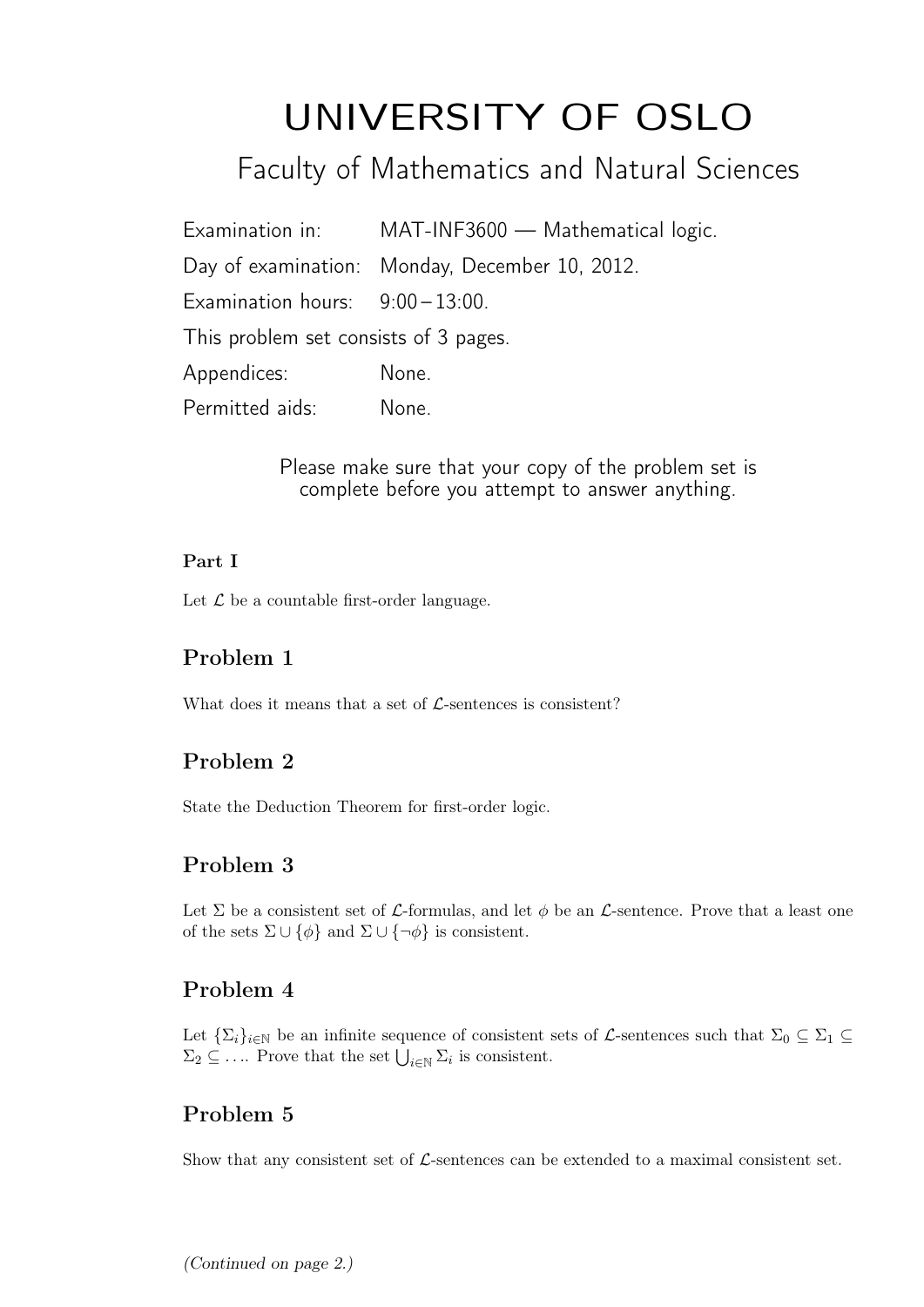#### Part II

Let  $\mathcal L$  be the first-order language  $\{c_0, S\}$  where S is a binary relation symbol and  $c_0$  is a constant symbol. We will write the relation symbol in infix notation. Let  $T$  be the  $\mathcal{L}\text{-theory}$ consisting of the non-logical axioms

- $(A_1) \ \forall x[\neg x Sx]$
- $(A_2) \ \forall x[\neg xSc_0]$
- $(A_3) \forall xyz [xSy \land xSz \rightarrow y = z]$
- $(A_4) \ \forall xyz[ySx \land zSx \rightarrow y = z]$
- $(A_5) \ \forall x \, \vert \, x \neq c_0 \rightarrow \exists y \, \vert y S x \vert \, \vert.$

## Problem 6

Give a model for T where the universe is  $\{0, 1, 2, 3\}.$ 

## Problem 7

Prove that  $T \vdash xSy \to y \neq x$  by giving a T-derivation.

Let  $x_1, x_2, \ldots$  be variables. For  $n \geq 1$ , we define the formula  $\phi_n$  by

- $\phi_1 \equiv c_0 S x_1$
- $\phi_{n+1} \equiv \phi_n \wedge x_n S x_{n+1}$ .

**Lemma (A).** Let  $i, j, n$  be natural numbers such that  $1 \leq n$  and  $i, j \leq n$  and  $i \neq j$ . Then

 $T \vdash \phi_n \rightarrow x_i \neq x_j$ .

## Problem 8

Name the axioms of  $T$  that will be needed in a proof of Lemma  $(A)$ , and name the axioms of  $T$  that will not needed in a proof of Lemma  $(A)$ . (You are not asked to prove the lemma.)

We extend the language L by infinitely many constants  $c_1, c_2, \ldots$  For each  $i \in \mathbb{N}$ , we extend the theory T by the axiom  $c_iSc_{i+1}$ . An L-formulas is atomic if it is in form  $t_1St_2$  or in the form  $t_1 = t_2$  (for some terms  $t_1$  and  $t_2$ ).